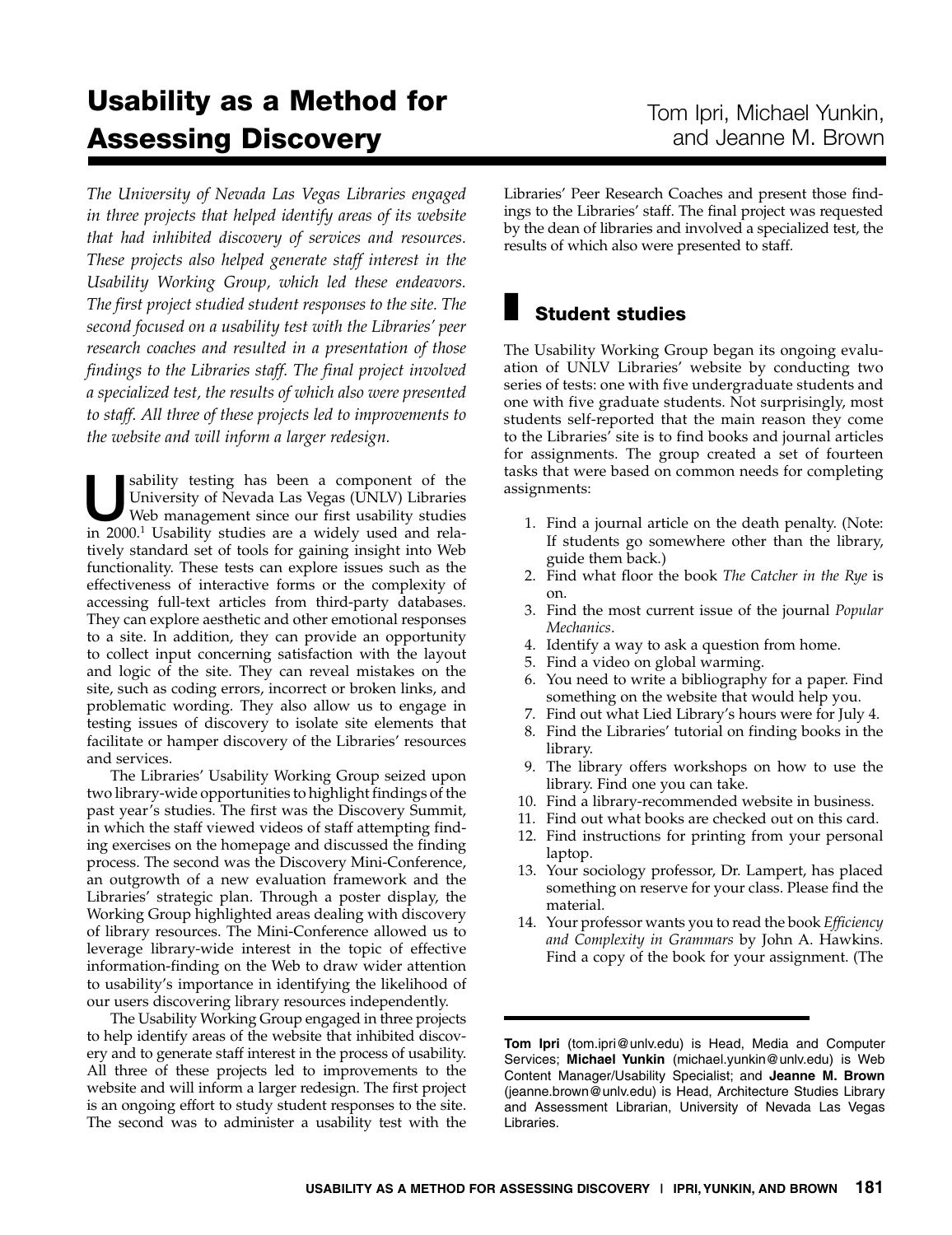

**Figure 1.** UNLV Libraries' original website design

moderator will prompt if the person stops at the catalog.)

The results of these tests revealed that the site was not as conducive to discovery as was hoped. The Libraries are planning on a complete redesign of the site in the near future; however, the results of these first two series of usability tests were compelling enough to prompt an intermediary redesign to improve some of the areas that were troublesome to students.

That said, the tests also found certain parts of the old site (figure 1) to be very effective:

- 1. All participants used the tabbed box in the center of the page, which gives them access to the catalog, serials lists, databases, and reserves.
- 2. All students quickly found the "Ask a Librarian" link when prompted to find a way to ask a question from home.
- 3. Most students found the Libraries' hours, partly because of the "Hours" tab at the top of the page and partly because of multiple access points.
- 4. Many participants used the "Site Search" tab to navigate to the search page, but few actually used it to conduct searches. They effectively used the site map information also included on the search page.

The usability tests also revealed some variables that undermined the goal of discoverability.

- 1. Due to the various sources of library-related information (website, catalog, vendor databases) navigation posed problems for students. Although not a specific question in the usability tests, the results show students often struggled to get back to the Libraries' home page to start a new question.
- 2. Students often expected to find different content under "Help and Instruction" than what was there.
- 3. Students used the drop down boxes as a last resort. Often, they would expand a drop down box and quickly navigate away without selecting anything from the list.
- 4. With some exceptions, students mainly ignored the tabs across the top of the home page.
- 5. Although students made good use of the tabbed box in the center of the page, many could not distinguish between "Journals" and "Articles & Databases."
- 6. Similarly, students easily found the "Reserves" tab but could not make sense of the difference between "Electronic Reserves (E-Reserves)" and "Other Reserves."
- 7. No student found business resources via the "Subject Guides" drop down menu at the bottom of the home page.

#### Peer-coach test and staff presentation

UNLV Libraries employs peer research coaches, undergraduate students who serve as frontline research mentors to their peers. The Usability Working Group administered the same test they used with the first group of undergraduate and graduate students to the peer research coaches. Although these students are trained in library research, they still struggled with some of the usability tasks.

The Usability Working Group presented the findings of the Peer Research Coach tests with staff. The Peer Research Coaches are highly regarded in the Libraries, so staff were surprised that they had so much difficulty navigating the site; this presentation was the first time many of the staff had seen the results of usability studies of the site. The shocking nature of these results generated a great deal of interest among the staff regarding the work of the Usability Working Group.

### The dean's project

In January 2009, the dean of libraries asked the Usability Working Group for assistance in planning for the Discovery Summit. Initially, she requested to view